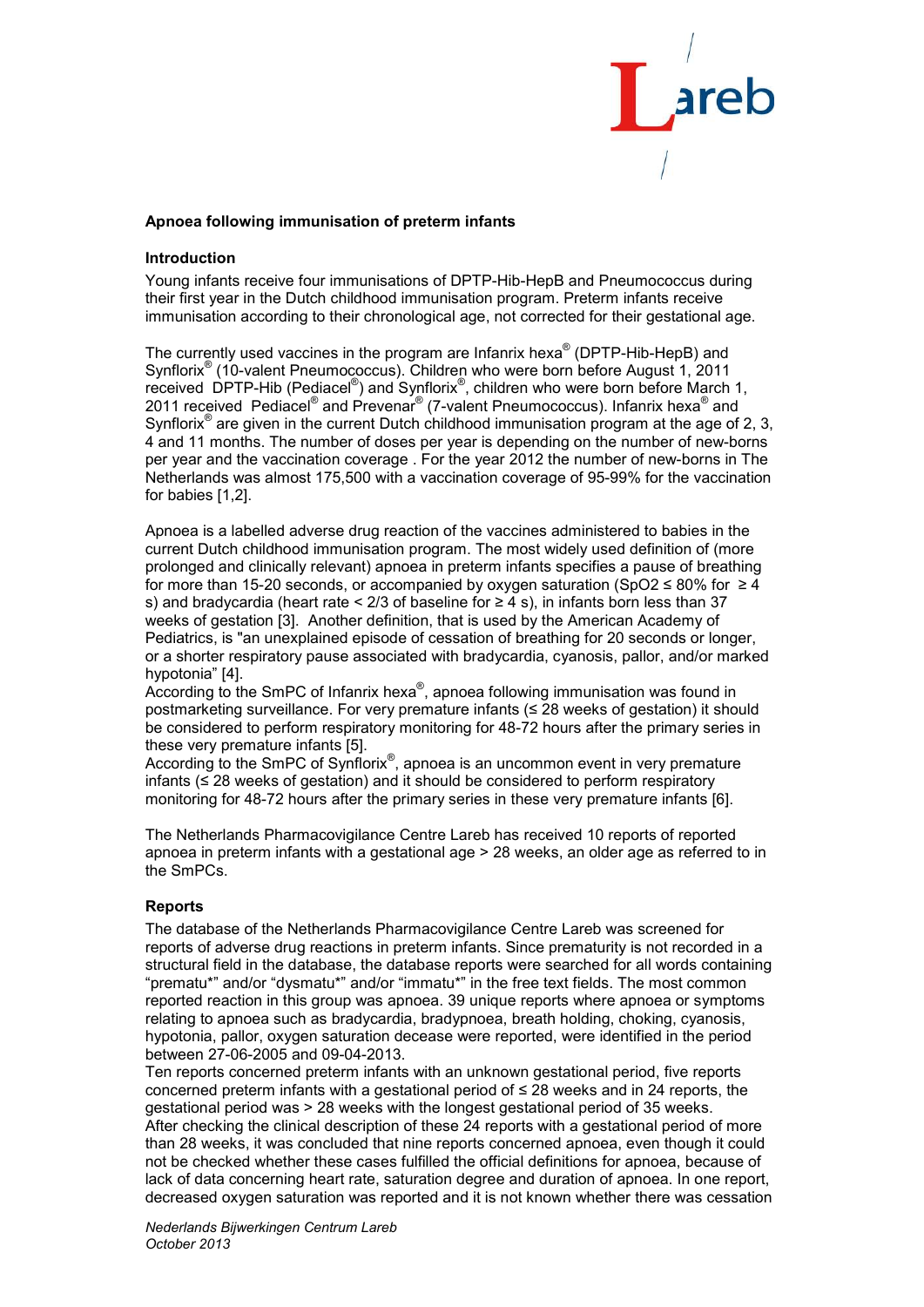

of breathing as well. The assessor at the Pharmacovigilance Centre Lareb concluded this report to be apnoea. In the other fourteen reports, the diagnosis was not clear or appeared to be otherwise (such as convulsion, collapse, breath holding spell, pallor). The ten reports concerning apnoea are described in more detail in table 1. In all cases, it concerned the first vaccination in the Dutch routine childhood immunisation program.

Table 1. Reports of apnoea in preterm infants with gestational period between 28 and 35 weeks.

| Patient,<br>Sex, Age,<br>Source,<br>Gestation<br>al peroid  | Drug<br>Indication for use                                                                                                                                                                                                                                     | Concomitant<br>medication | <b>Suspected adverse</b><br>drug reaction                                                                                                                                                                            | Time to onset,<br>outcome |
|-------------------------------------------------------------|----------------------------------------------------------------------------------------------------------------------------------------------------------------------------------------------------------------------------------------------------------------|---------------------------|----------------------------------------------------------------------------------------------------------------------------------------------------------------------------------------------------------------------|---------------------------|
| A 63087<br>M, 9<br>weeks<br>Physician<br>Almost 29<br>weeks | combined diphtheria-<br>haemophilus-acellular<br>pertussis-poliomyelitis-<br>tetanus vaccine<br>$(INFANRIX-IPV HIB^{\circledcirc})$                                                                                                                            |                           | Apparent life<br>threatening event<br>Apnea<br>Fever<br>Common cold<br>Skin discolouration<br>Cough<br>Bradycardia<br>Hypotonia<br>Gastroesophageal<br>reflux<br>Nephrocalcinosis<br>Anemia<br>Choking<br>Rhinorrhea | 1 week<br>recovered       |
| B 60144<br>F, 7 weeks<br>physician<br>$28+1$ weeks          | combined diphtheria-<br>haemophilus-acellular<br>pertussis-poliomyelitis-<br>tetanus-hepatitisB<br>vaccine (INFANRIX<br>$HEXA^{\circledR})$<br>conjugated<br>pneumococcal vaccine<br>(PREVENAR <sup>®</sup> )                                                  |                           | Body temperature<br>decreased<br>Tachycardia<br>Apnea<br>Pale<br>Loss of<br>consciousness<br>Hard to awaken<br>Cold hands & feet                                                                                     | 11 hours<br>unknown       |
| C 70703<br>F,<br>unknown<br>physician<br>29 weeks           | combined diphtheria-<br>haemophilus-acellular<br>pertussis-poliomyelitis-<br>tetanus vaccine<br>$(INFANRIX-IPV HIB^{\circ})$                                                                                                                                   |                           | Apnea<br>Tachypnea<br>Oxygen saturation<br>decreased                                                                                                                                                                 | 1 hours<br>unknown        |
| D 70704<br>F, 0 years<br>physician<br>29 weeks              | combined diphtheria-<br>haemophilus-acellular<br>pertussis-poliomyelitis-<br>tetanus vaccine<br>(INFANRIX-IPV HIB <sup>®</sup> )                                                                                                                               |                           | Apnea<br>Oxygen saturation<br>decreased                                                                                                                                                                              | 3 hours<br>unknown        |
| E 74581<br>F, 2<br>months<br>physician                      | combined diphtheria-<br>haemophilus-acellular<br>pertussis-poliomyelitis-<br>tetanus vaccine<br>$30^{11}$ weeks (Pediacel <sup>®</sup> )                                                                                                                       |                           | Apnoea                                                                                                                                                                                                               | 1 days<br>recovered       |
| nurse<br>neonatolog<br>у.                                   | F 115747 combined diphtheria-<br>F, 8 weeks haemophilus-acellular<br>pertussis-poliomyelitis-<br>practitioner tetanus-hepatitisB<br>vaccine (INFANRIX<br>$HEXA^{\circledR})$<br>$30^{+3}$ weeks conjugated<br>pneumococcal vaccine<br>(PREVENAR <sup>®</sup> ) | PARACETAMOL<br>supp 60MG  | Injection site<br>inflammation<br>Apnoea attack                                                                                                                                                                      | 16 hours<br>recovered     |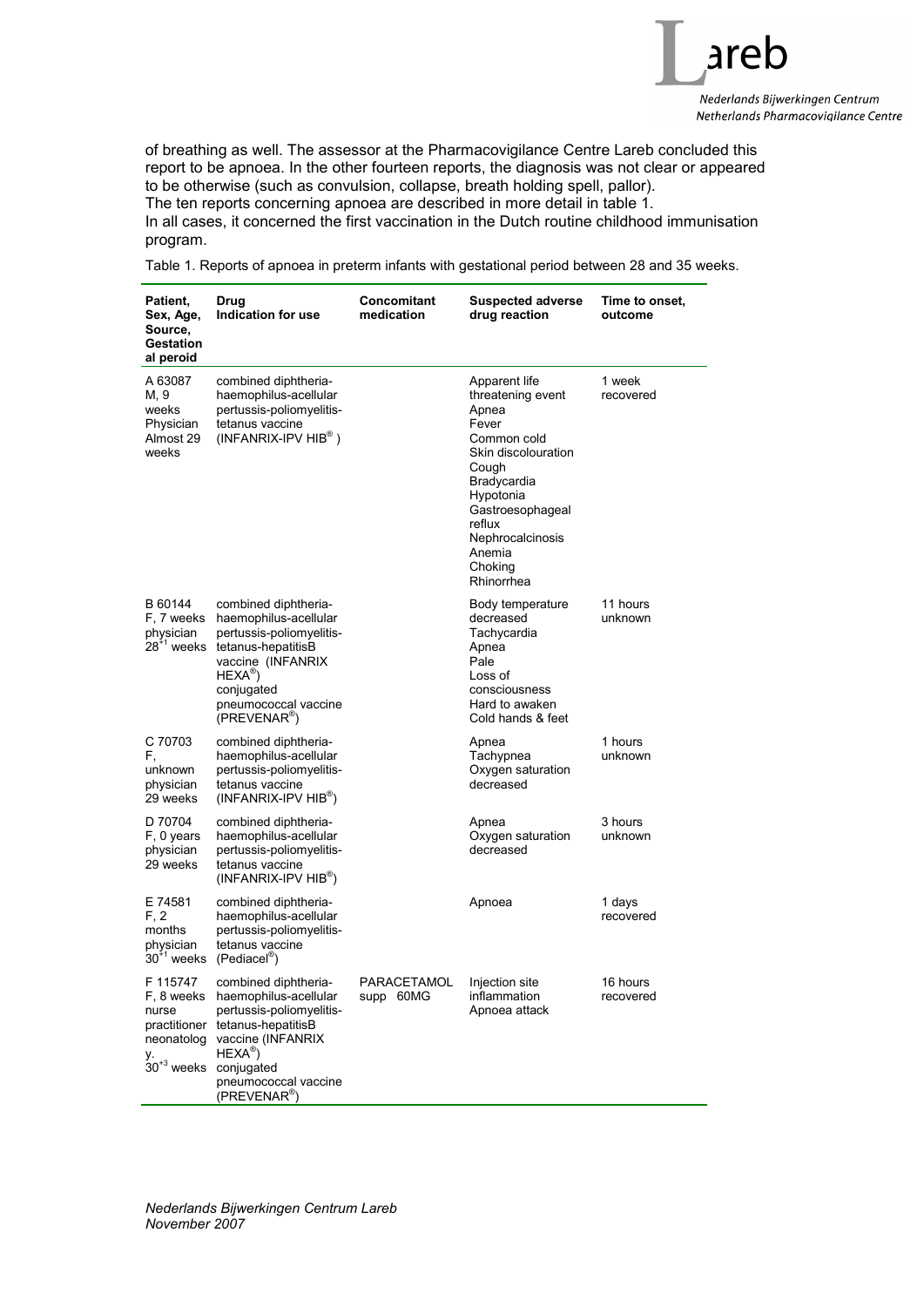

Nederlands Bijwerkingen Centrum Netherlands Pharmacoviailance Centre

| Patient,<br>Sex, Age,<br>Source,<br>Gestation<br>al peroid                              | Drug<br>Indication for use                                                                                                                                                                                      | Concomitant<br>medication | <b>Suspected adverse</b><br>drug reaction | Time to onset,<br>outcome              |
|-----------------------------------------------------------------------------------------|-----------------------------------------------------------------------------------------------------------------------------------------------------------------------------------------------------------------|---------------------------|-------------------------------------------|----------------------------------------|
| G 142892<br>F, 8 weeks<br>physician<br>(pediatricia<br>n)<br>29 weeks                   | combined diphtheria-<br>haemophilus-acellular<br>pertussis-poliomyelitis-<br>tetanus-hepatitis B<br>vaccine ( INFANRIX<br>$HEXA^{\circledR})$<br>conjugated<br>pneumococcal vaccine<br>$(SYNFLORIX^{\otimes})$  |                           | Apnoea attack                             | 30 hours<br>recovered                  |
| H 143831<br>M, 8<br>weeks<br>community<br>health<br>service<br>nurse<br>$30^{+4}$ weeks | conjugated<br>pneumococcal vaccine<br>$(SYNFLORIX^{\otimes})$<br>combined diphtheria-<br>haemophilus-acellular<br>pertussis-poliomyelitis-<br>tetanus-hepatitis B<br>vaccine (INFANRIX<br>$HEXA^{\circledR}$    |                           | Apnoea attack                             | immediately<br>recovered               |
| 143832<br>M, 8<br>weeks<br>community<br>health<br>service<br>nurse<br>29 weeks          | conjugated<br>pneumococcal vaccine<br>(SYNFLORIX <sup>®</sup> )<br>combined diphtheria-<br>haemophilus-acellular<br>pertussis-poliomyelitis-<br>tetanus-hepatitis B<br>vaccine (INFANRIX<br>$HEXA^{\circledR})$ |                           | Apnoea attack                             | immediately<br>recovered               |
| J 108933<br>M, 9<br>weeks<br>Physician<br>(pediatricia<br>n)<br>31 weeks                | combined diphtheria-<br>haemophilus-acellular<br>pertussis-poliomyelitis-<br>tetanus vaccine<br>$(PediaceI^{\circled{\circ}})$<br>conjugated<br>pneumococcal vaccine<br>(PREVENAR <sup>®</sup> )                | PARACETAMOL<br>supp 60MG  | Oxygen saturation<br>decreased            | 5 hours<br>not applicable<br>recovered |

# **Other sources of information**

#### *SmPC*

According to the SmPC of Infanrix hexa<sup>®</sup>, apnoea following immunisation was found in postmarketing surveillance. For very premature infants (≤ 28 weeks of gestation) it should be considered to perform respiratory monitoring for 48-72 hours after the primary series in these very premature infants [5].

According to the SmPC of Synflorix<sup>®</sup>, apnoea is an uncommon event in very premature infants (≤ 28 weeks of gestation) and it should be considered to perform respiratory monitoring for 48-72 hours after the primary series in these very premature infants [6]. The SmPC does not mention apnoea as an adverse drug reaction in other age groups.

#### *Literature*

In a cohort study examining the need for monitoring after the first vaccination at the age of 2 months in preterm infants because of the risk of cardiorespiratory disturbance, 41 preterm infants with a mean gestational age of 30.8 weeks were followed. 10 children experienced a small decrease in oxygen saturation or bradycardia, 3 infants experienced a moderate cardiorespiratory disturbance for which stimulation was needed [7].

In another study, a two-year retrospective study, involving 80 infants with mean gestational age 27.4 weeks and birth weight range 428-1.490 g with median 970 g infants, major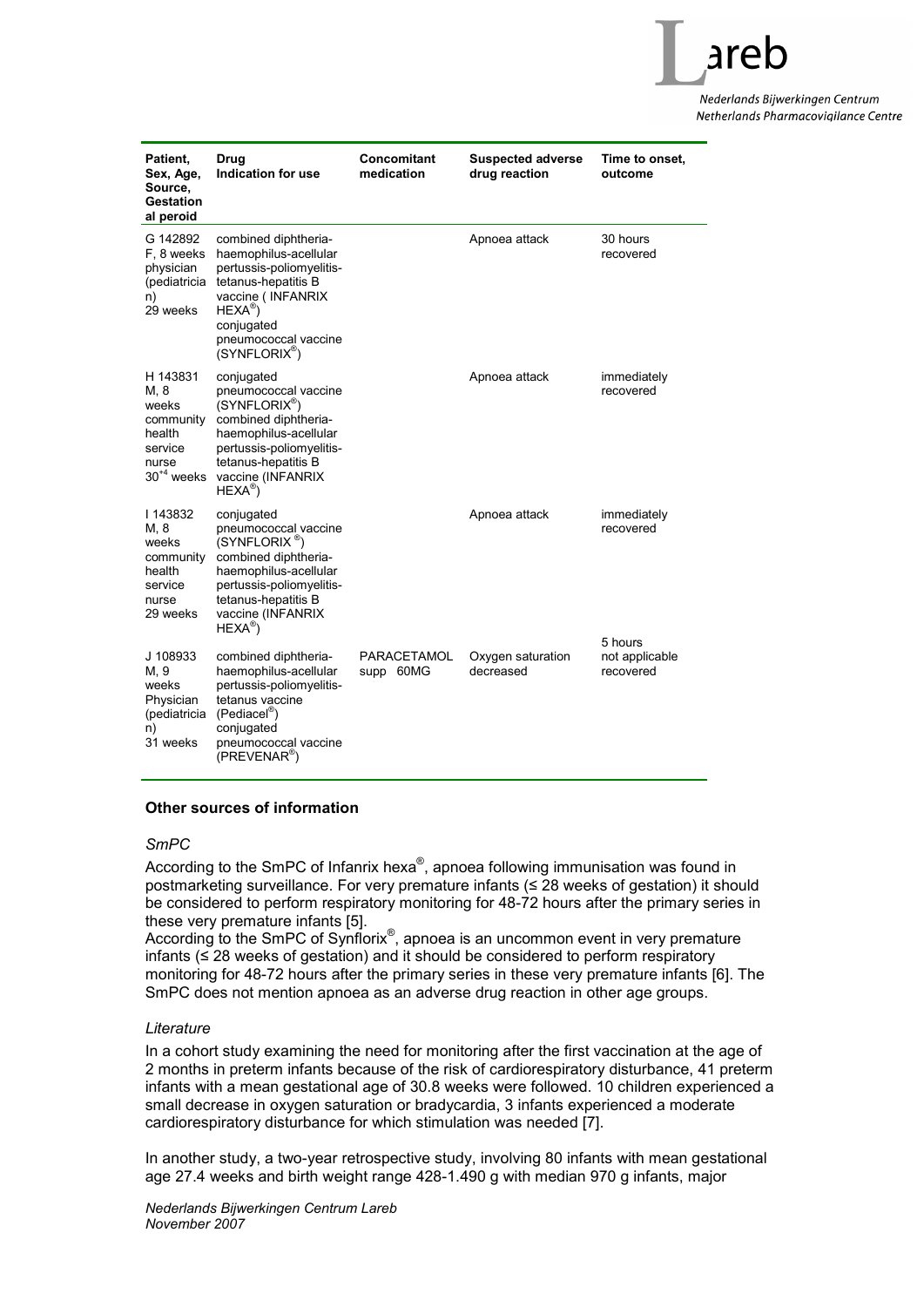

cardiorespiratory events occurred in over 1/3 of all very low birth weight infants after vaccination. Associated factors are low gestational age, bronchopulmonary dysplasia, methylxanthine treatment and persisting oxygen desaturations before vaccination [8].

# *Databases*

Both the WHO-UMC and Eudravigilance database contain reports concerning the used vaccines in the Dutch routine childhood immunisation program and apnoea. However, the analysis concerns the association of these vaccines and apnoea in preterm infants. The WHO- and Eudravigilance database do not provide a category of preterm infants and where therefor not used for this analysis.

#### *Mechanism*

Apnoea is a very common symptom in preterm infants. It is likely secondary to immaturity of respiratory control that may be exacerbated by neonatal disease. In the majority of infants, apnoea is a time-limited problem, disappearing by term postconceptional age. The reasons behind the propensity for apnoea in immature infants is not entirely known and the pathogenesis is poorly understood. The occurrence or severity of apnoea in preterm infants may be exacerbated by several coexisting factors or disease states. Among others, thermoregulation may play a role in apnoea. Elevated body temperature increases the incidence of apnoea in preterm infants [9]. It is known that immunisation may lead to a temporary elevated body temperature..

# **Discussion**

In the period between 27-06-2005 and 09-04-2013, Lareb received nine reports of reported apnoea and one report of decreased oxygen saturation, concerning preterm infants with a gestational period of > 28 weeks with the longest gestational period of 35 weeks. The latency period varies from 1 hour after immunisation to 1 week after immunisation, with most latencies reported within 1 day after immunisation. Even though it is not known whether all cases meet exactly the criteria for infant apnoea, it is remarkable that ten reports have been received, whereas the SmPC of the current in the Dutch childhood immunisation program used vaccine for pneumococcus (Synflorix®), only refers to apnoea following immunisation in very premature infants  $(\leq 28$  weeks of gestation) and the need to consider to perform respiratory monitoring for 48-72 hours after the primary series in these very premature infants.

# **Conclusion**

Due to the finding of ten reports concerning apnoea and/or decreased oxygen saturation in preterm infants with a gestational period of > 28 weeks, it should be considered to mention apnoea in premature infants without specification of gestation period in the SmPC of Synflorix<sup>®</sup>

> • Consider to mention apnoea in premature infants without specification of gestation period in the SmPC of Synflorix<sup>®</sup>.

#### References

1. Number of new-borns in The Netherlands 2012. (version date: 2013, access date: http://statline.cbs.nl/StatWeb/publication/?DM=SLNL&PA=37943NED&D1=0- 9&D2=16,33,50,67,84,101,118,135,152,169,186,203,220,237,254,305-l&HDR=T&STB=G1&VW=T.